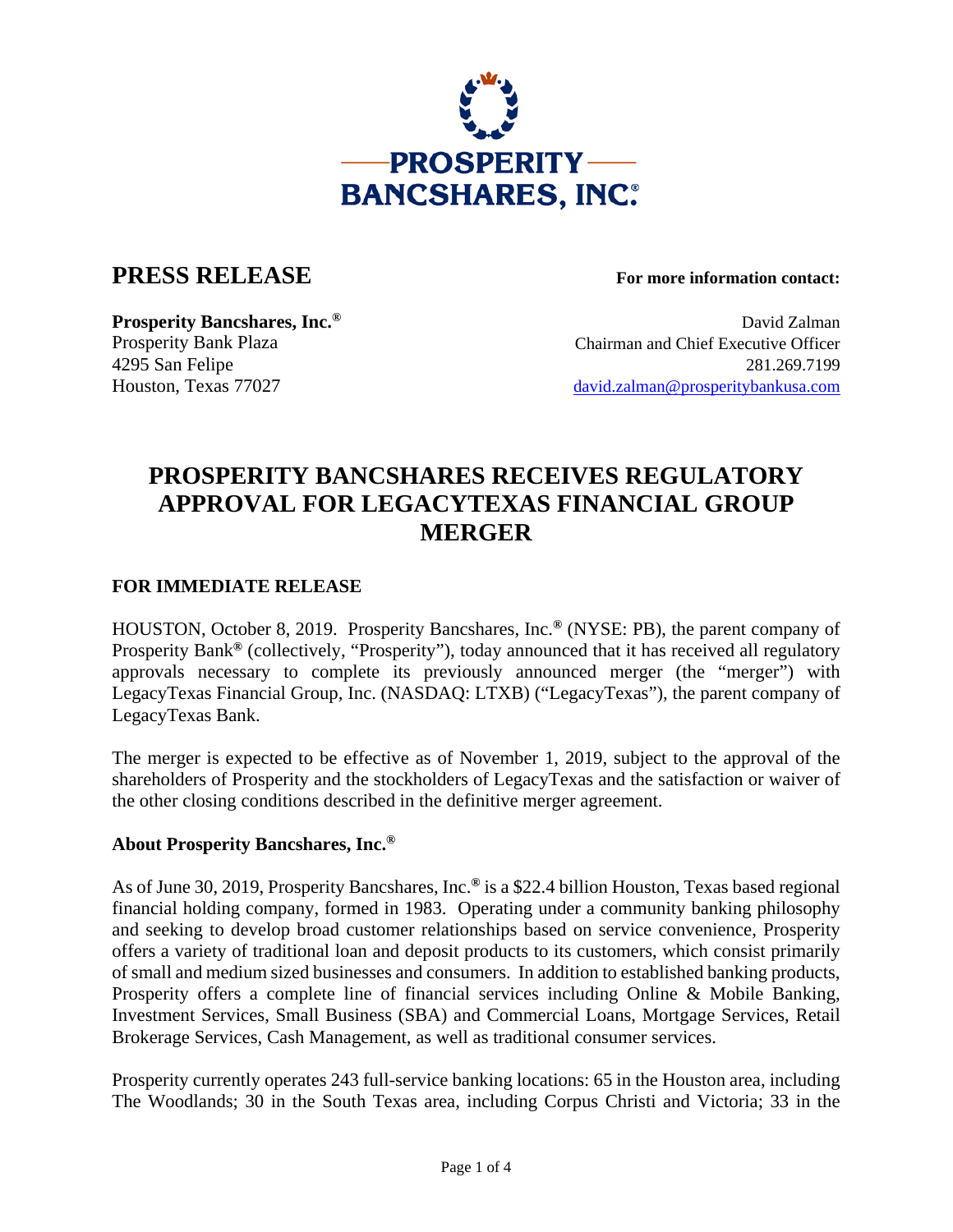Dallas/Fort Worth area; 22 in the East Texas area; 29 in the Central Texas area, including Austin and San Antonio; 34 in the West Texas area, including Lubbock, Midland-Odessa and Abilene; 16 in the Bryan/College Station area; six in the Central Oklahoma area; and eight in the Tulsa, Oklahoma area.

#### **Cautionary Notes on Forward-Looking Statements**

This communication contains statements which, to the extent they are not statements of historical fact, constitute "forward-looking statements" within the meaning of the federal securities laws, including Section 27A of the Securities Act of 1933, as amended, and Section 21E of the Securities Exchange Act of 1934, as amended. From time to time, oral or written forward-looking statements may also be included in other information released to the public. Such statements are typically, but not exclusively, identified by the use in the statements of words or phrases such as "aim," "anticipate," "estimate," "expect," "goal," "guidance," "intend," "is anticipated," "is expected," "is intended," "objective," "plan," "projected," "projection," "will affect," "will be," "will continue," "will decrease," "will grow," "will impact," "will increase," "will incur," "will reduce," "will remain," "will result," "would be," variations of such words or phrases (including where the word "could," "may," or "would" is used rather than the word "will" in a phrase) and similar words and phrases indicating that the statement addresses some future result, occurrence, plan or objective. These forward-looking statements may include information about Prosperity's and LegacyTexas's possible or assumed future economic performance or future results of operations, including future revenues, income, expenses, provision for loan losses, provision for taxes, effective tax rate, earnings per share and cash flows and Prosperity's or LegacyTexas's future capital expenditures and dividends, future financial condition and changes therein, including changes in Prosperity's and LegacyTexas's loan portfolio and allowance for loan losses, future capital structure or changes therein, as well as the plans and objectives of management for Prosperity's or LegacyTexas's future operations, future or proposed acquisitions, the future or expected effect of acquisitions on Prosperity's or LegacyTexas's operations, results of operations, financial condition, and future economic performance, statements about the anticipated benefits of the proposed transaction, and statements about the assumptions underlying any such statement. The forward-looking statements are based on expectations and assumptions Prosperity and LegacyTexas currently believe to be valid. Because forward-looking statements relate to future results and occurrences, they are subject to inherent uncertainties, risks and changes in circumstances that are difficult to predict. Many possible events or factors could adversely affect the future financial results and performance of Prosperity, LegacyTexas or the combined company and could cause those results or performance to differ materially from those expressed in the forward-looking statements. Such risks and uncertainties include, among others: the occurrence of any event, change or other circumstance that could give rise to the right of one or both of the parties to terminate the merger agreement, the outcome of any legal proceedings that may be instituted against Prosperity or LegacyTexas, delays in completing the transaction, the failure to obtain necessary regulatory approvals (and the risk that such approvals may result in the imposition of conditions that could adversely affect the combined company or the expected benefits of the transaction) or shareholder approvals or to satisfy any of the other conditions to the transaction on a timely basis or at all, the possibility that the anticipated benefits of the transaction are not realized when expected or at all, including as a result of the impact of, or problems arising from, the integration of the two companies or as a result of the strength of the economy and competitive factors generally, or specifically in the Dallas/Fort Worth area where LegacyTexas does a majority of its business and Prosperity has a significant presence, the possibility that the transaction may be more expensive to complete than anticipated, including as a result of unexpected factors or events,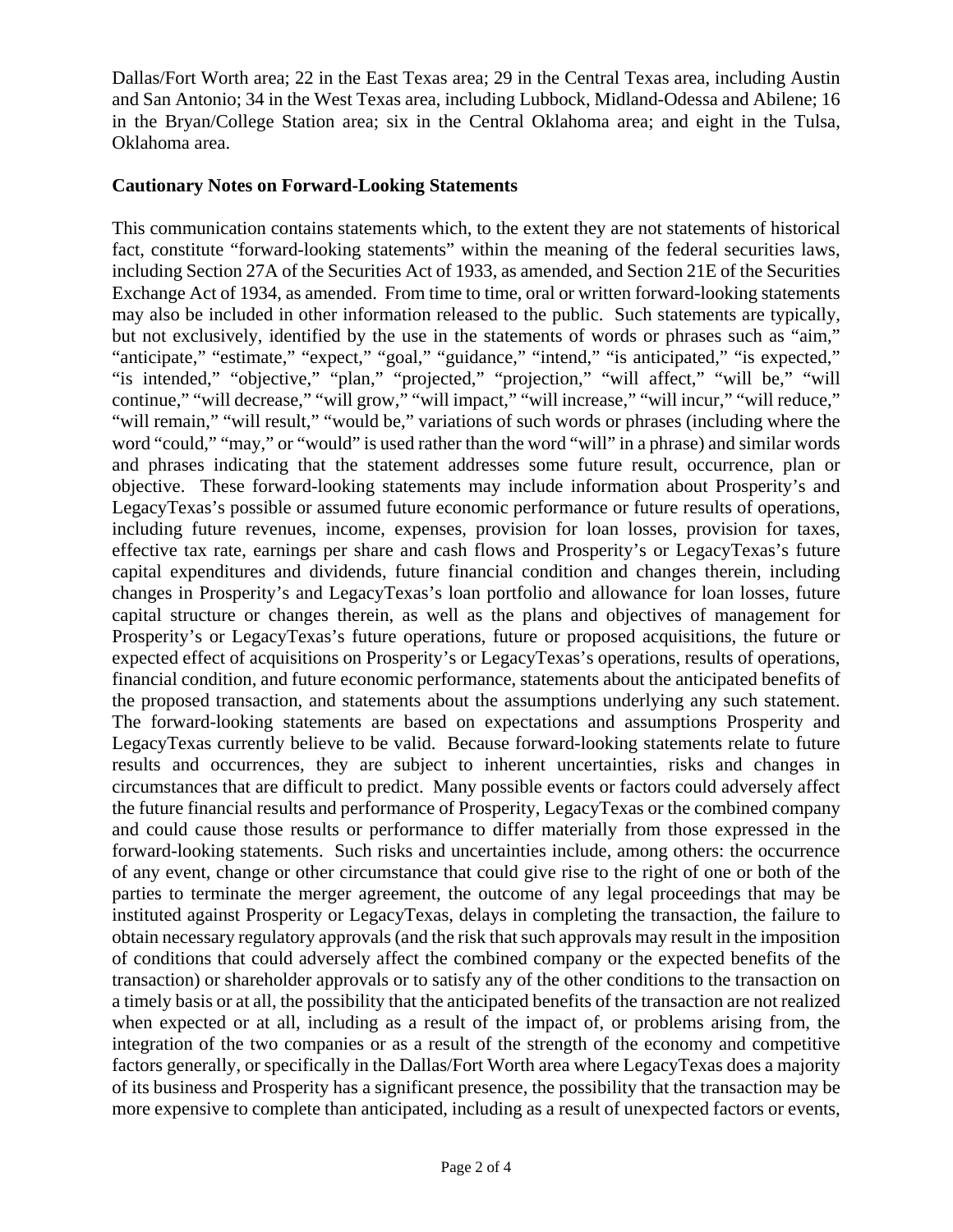diversion of management's attention from ongoing business operations and opportunities, potential adverse reactions or changes to business or employee relationships, including those resulting from the announcement or completion of the transaction, Prosperity's ability to complete the acquisition and integration of LegacyTexas successfully, and the dilution caused by Prosperity's issuance of additional shares of its common stock in connection with the transaction. Each of Prosperity and LegacyTexas disclaims any obligation to update such factors or to publicly announce the results of any revisions to any of the forward-looking statements included herein to reflect future events or developments. Further information on Prosperity, LegacyTexas and factors which could affect the forward-looking statements contained herein can be found in Prosperity's Annual Report on Form 10-K for the fiscal year ended December 31, 2018, its Quarterly Report on Form 10-Q for the three- and six-month periods ended June 30, 2019 and its other filings with the Securities and Exchange Commission ("SEC"), and in LegacyTexas's Annual Report on Form 10-K for the fiscal year ended December 31, 2018, its Quarterly Report on Form 10-Q for the three- and six-month periods ended June 30, 2019 and its other filings with the SEC.

#### **Additional Information about the Merger and Where to Find It**

In connection with the proposed merger of LegacyTexas into Prosperity, Prosperity has filed with the SEC a registration statement on Form S-4 to register the shares of Prosperity common stock to be issued to the stockholders of LegacyTexas. The registration statement includes a joint proxy statement/prospectus which has been sent to the stockholders of LegacyTexas and the shareholders of Prosperity seeking their approval of the proposed transaction.

WE URGE INVESTORS AND SECURITY HOLDERS TO READ THE REGISTRATION STATEMENT ON FORM S-4, THE JOINT PROXY STATEMENT/PROSPECTUS INCLUDED WITHIN THE REGISTRATION STATEMENT ON FORM S-4 AND ANY OTHER RELEVANT DOCUMENTS TO BE FILED WITH THE SECURITIES AND EXCHANGE COMMISSION IN CONNECTION WITH THE PROPOSED TRANSACTION BECAUSE THEY CONTAIN IMPORTANT INFORMATION ABOUT PROSPERITY, LEGACYTEXAS AND THE PROPOSED TRANSACTION.

Investors and security holders may obtain free copies of these documents through the website maintained by the SEC at http://www.sec.gov. Documents filed with the SEC by Prosperity will be available free of charge by directing a request by telephone or mail to Prosperity Bancshares, Inc., Prosperity Bank Plaza, 4295 San Felipe, Houston, Texas 77027 Attn: Investor Relations, (281) 269-7199 and documents filed with the SEC by LegacyTexas will be available free of charge by directing a request by telephone or mail to LegacyTexas Financial Group, Inc., 5851 Legacy Circle, Suite 1200, Plano, Texas 75024, (972) 578-5000.

#### **Participants in the Solicitation**

Prosperity, LegacyTexas and their respective directors and executive officers may be deemed to be participants in the solicitation of proxies from the shareholders of Prosperity and the stockholders of LegacyTexas in connection with the proposed transaction. Certain information regarding the interests of these participants and a description of their direct and indirect interests, by security holdings or otherwise, is included in the joint proxy statement/prospectus regarding the proposed transaction filed with the SEC by Prosperity and LegacyTexas. Additional information about Prosperity and its directors and executive officers may be found in the definitive